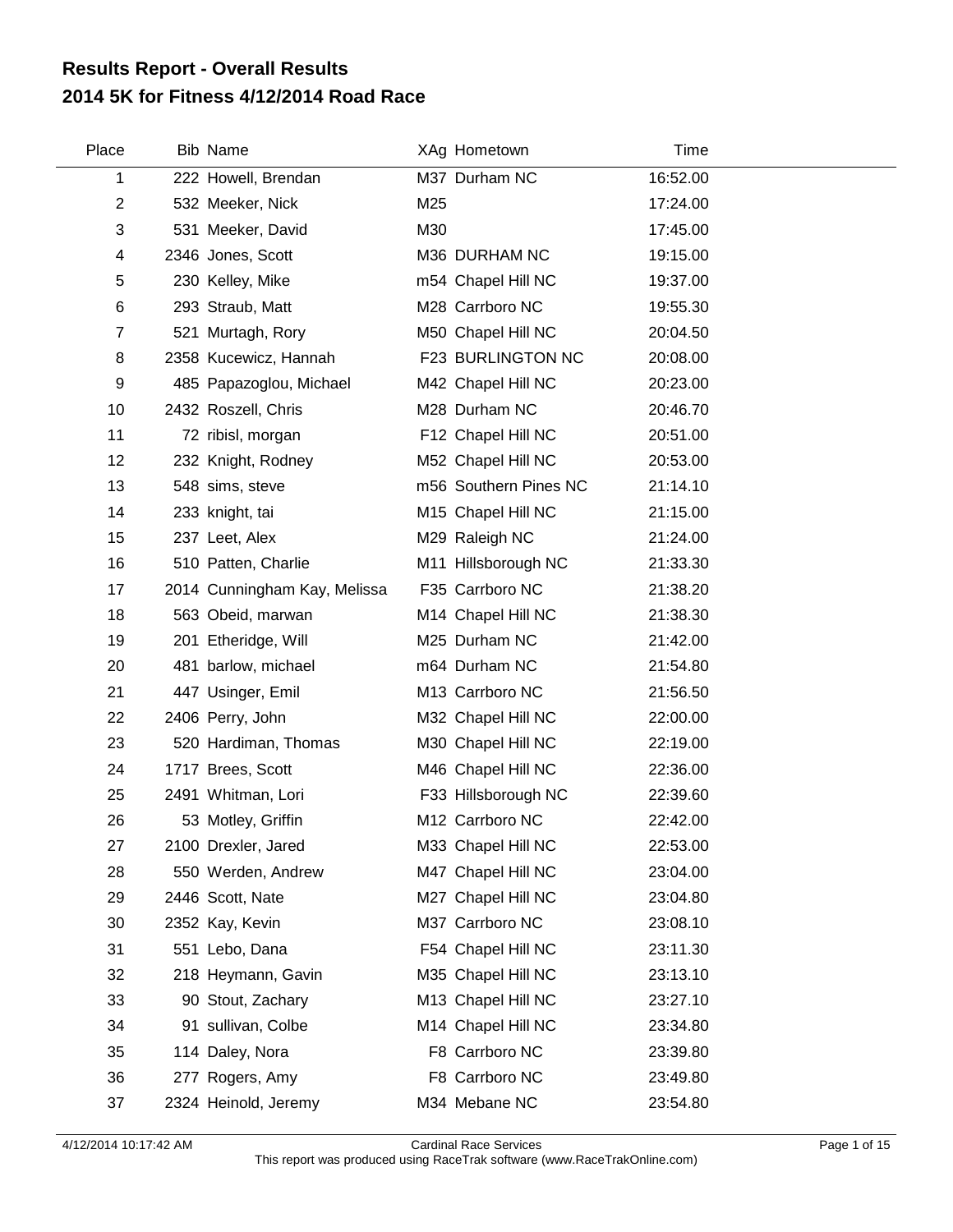| 38<br>39 | 555 Kabay, Edward           | M30 Durham NC      | 23:56.80 |  |
|----------|-----------------------------|--------------------|----------|--|
|          |                             |                    |          |  |
|          | 2371 Mangum, Heidi          | F36 Durham NC      | 23:58.60 |  |
| 40       | 238 Li, Kou                 | M14 Chapel Hill NC | 24:08.80 |  |
| 41       | 1567 Balfour, James         | M44 Mebane NC      | 24:12.70 |  |
| 42       | 2388 Munoz, Carlos          | M37 Carrboro NC    | 24:14.70 |  |
| 43       | 2328 Hickerson, Michelle    | F44 Chapel Hill NC | 24:17.20 |  |
| 44       | 554 Smyth, Kendra           | F27 Durham NC      | 24:29.60 |  |
| 45       | 219 Hoerner, Erin           | F25 Chapel Hill NC | 24:29.90 |  |
| 46       | 2357 Kochy, Emily           | F27 Chapel Hill NC | 24:33.50 |  |
| 47       | 255 Murphy, Caroline        | F15 Carrboro NC    | 24:36.50 |  |
| 48       | 168 Byrd, Alex              | M14 Chapel Hill NC | 24:36.60 |  |
| 49       | 217 Heymann, Anne           | F35 Chapel Hill NC | 24:58.90 |  |
| 50       | 196 Ehrhardt, Marc          | M45 Chapel Hill NC | 25:05.60 |  |
| 51       | 190 dodge, mike             | m49 Snow Camp NC   | 25:10.60 |  |
| 52       | 1554 Baird, Kaitlin         | F24 Chapel Hill NC | 25:15.60 |  |
| 53       | 475 Wander, Anne            | F53 Chapel Hill NC | 25:16.60 |  |
| 54       | 135 Low, Gabriela           | F12 Chapel Hill NC | 25:19.10 |  |
| 55       | 89 Stout, Samuel            | M10 Chapel Hill NC | 25:20.70 |  |
| 56       | 231 Khadka, Buddhi          | M30 Chapel Hill NC | 25:21.90 |  |
| 57       | 526 Hango, Leonard          | M57 Chapel Hill NC | 25:22.70 |  |
| 58       | 2340 Jakubiak, Michael      | M36 Durham NC      | 25:22.90 |  |
| 59       | 2467 Stout, Jason           | M43 Chapel Hill NC | 25:23.90 |  |
| 60       | 247 Meredith-Andrews, Jacob | M13 Chapel Hill NC | 25:24.90 |  |
| 61       | 95 Vogel, Abigail           | F10 Chapel Hill NC | 25:30.90 |  |
| 62       | 206 Flynn, Michael          | M63 Carrboro NC    | 25:34.90 |  |
| 63       | 558 Keane, Ruben            | M12 Chapel Hill NC | 25:36.10 |  |
| 64       | 248 Meyer, Diane            | F10 Chapel Hill NC | 25:39.80 |  |
| 65       | 511 Gay, Glenn              | M48 Chapel Hill NC | 25:42.10 |  |
| 66       | 59 Patel, Aman              | M9 Chapel Hill NC  | 25:46.80 |  |
| 67       | 506 Davis, Terry            | M48 Chapel Hill NC | 25:46.90 |  |
| 68       | 37 Hickerson, Natalie       | F13 Chapel Hill NC | 26:02.90 |  |
| 69       | 327 Tarantino, Lisa         | F46 Chapel Hill NC | 26:08.90 |  |
| 70       | 480 Wolf, Patrick           | M31 Chapel Hill NC | 26:10.90 |  |
| 71       | 169 Byrd, John              | M44 Cary NC        | 26:10.90 |  |
| 72       | 2483 vesser, michael        | m28 Chapel Hill NC | 26:18.90 |  |
| 73       | 529 Hotelling, Jim          | M66 Chapel Hill NC | 26:19.90 |  |
| 74       | 2438 Schiltz, Alisha        | F31 Carrboro NC    | 26:25.90 |  |
| 75       | 2439 Schiltz, Greg          | M27 Carrboro NC    | 26:27.60 |  |
| 76       | 523 White, Tricia           | F37 Chapel Hill NC | 26:30.00 |  |
| 77       | 500 madden, michael         | m59 Chapel Hill NC | 26:34.60 |  |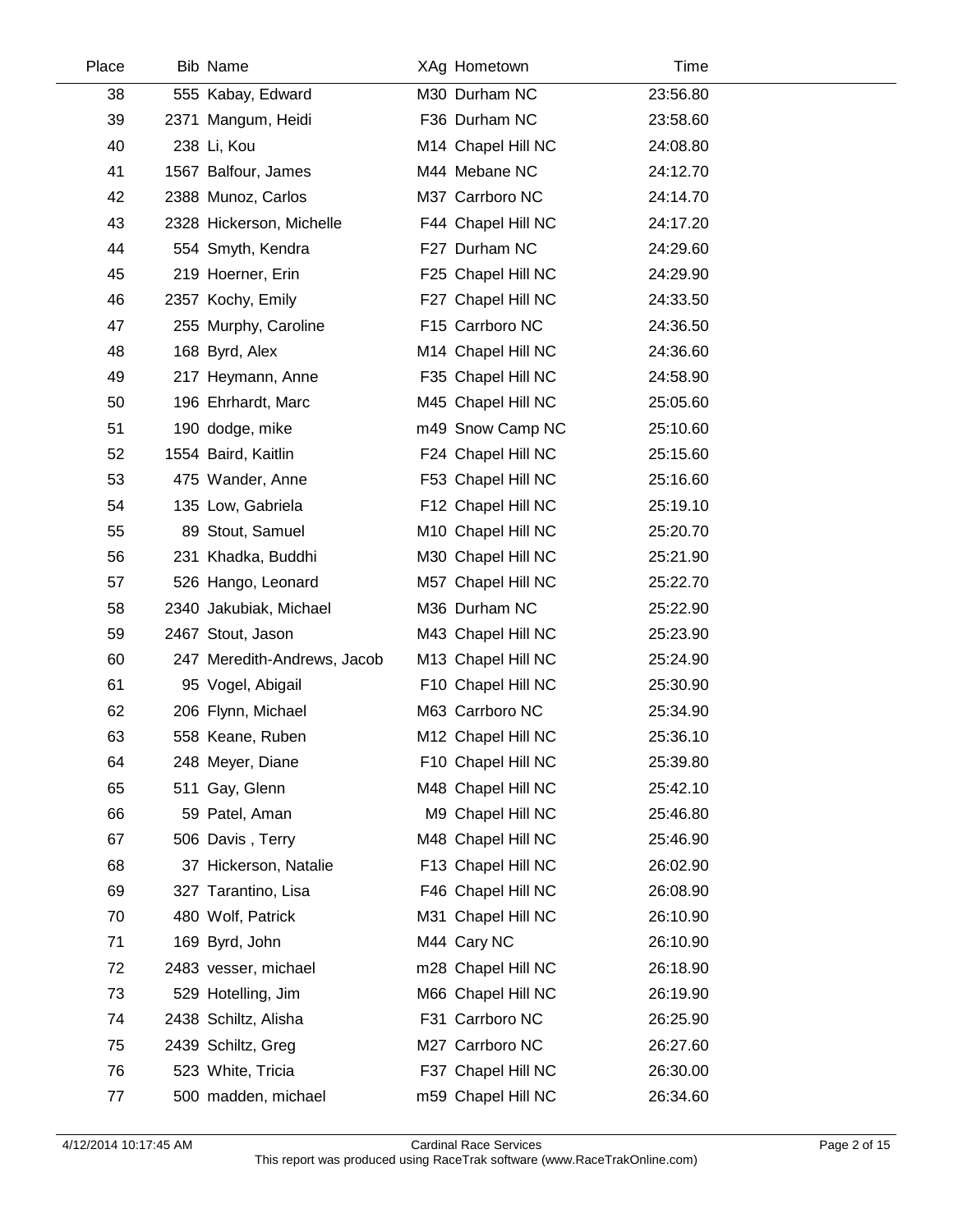| Place | <b>Bib Name</b>          |     | XAg Hometown        | Time     |  |
|-------|--------------------------|-----|---------------------|----------|--|
| 78    | 2329 Holmes, Casey       |     | F24 Chapel Hill NC  | 26:37.60 |  |
| 79    | 1831 Carneiro, Kevin     |     | M37 Chapel Hill NC  | 26:39.60 |  |
| 80    | 2290 esterley, chris     |     | M50 Chapel Hill NC  | 26:42.00 |  |
| 81    | 250 Meyer, Marie         |     | F10 Chapel Hill NC  | 26:45.20 |  |
| 82    | 1658 Bomba, Kevin        |     | M59 Chapel Hill NC  | 26:45.60 |  |
| 83    | 530 Heymann, Wes         |     | M31 Durham NC       | 26:58.60 |  |
| 84    | 6 Brees, Kathryn         |     | F16 Chapel Hill NC  | 27:02.60 |  |
| 85    | 30 Gershon, Zachary      |     | M12 Chapel Hill NC  | 27:06.60 |  |
| 86    | 560 Gershan, Timothy     | M46 |                     | 27:08.60 |  |
| 87    | 2359 Kucewicz, Jonathan  |     | M24 BURLINGTON NC   | 27:10.70 |  |
| 88    | 553 Stuebe, Alison       |     | F41 Chapel Hill NC  | 27:10.90 |  |
| 89    | 271 Pridgen, Dallas      |     | M51 Hillsborough NC | 27:13.70 |  |
| 90    | 272 Pridgen, Virginia    |     | F11 Hillsborough NC | 27:14.20 |  |
| 91    | 246 Mead, Tyler          |     | M9 Chapel Hill NC   | 27:14.20 |  |
| 92    | 5 bennett, lisa          |     | F35 Carrboro NC     | 27:18.90 |  |
| 93    | 243 McNeilly, Kevin      |     | F62 Carrboro NC     | 27:21.60 |  |
| 94    | 46 Malinchock, Cole      |     | M10 Chapel Hill NC  | 27:24.40 |  |
| 95    | 157 Bowman, Melinda      |     | F27 Chapel Hill NC  | 27:30.20 |  |
| 96    | 155 Bartolanzo, Dasha    |     | F9 Chapel Hill NC   | 27:31.20 |  |
| 97    | 397 Tighe, Joseph        |     | M32 Chapel Hill NC  | 27:38.20 |  |
| 98    | 147 Wang, He             |     | M46 Chapel Hill NC  | 27:39.20 |  |
| 99    | 507 Davis, Nicole        |     | F13 Chapel Hill NC  | 27:42.20 |  |
| 100   | 122 Felker, William      |     | M11 Chapel Hill NC  | 27:44.20 |  |
| 101   | 2484 Vogan, Kaleigh      |     | F25 Carrboro NC     | 27:45.20 |  |
| 102   | 505 Davis, Beth          |     | F45 Chapel Hill NC  | 27:46.20 |  |
| 103   | 33 Gotelli, Ben          |     | M10 Hillsborough NC | 27:48.20 |  |
| 104   | 2314 Gotelli, John       |     | M45 Hillsborough NC | 27:50.20 |  |
| 105   | 130 Ironside, Elizabeth  |     | F52 Carrboro NC     | 27:53.90 |  |
| 106   | 2430 Ross, Claire        |     | F27 Chapel Hill NC  | 27:53.90 |  |
| 107   | 294 Strauss, Asher       |     | M7 Chapel Hill NC   | 28:00.20 |  |
| 108   | 422 Urrutia, Kristine    |     | F43 Chapel Hill NC  | 28:00.20 |  |
| 109   | 274 Randolph, Kevin      |     | M12 Chapel Hill NC  | 28:01.20 |  |
| 110   | 2434 Rudolph, Terry      |     | M50 Chapel Hill NC  | 28:06.20 |  |
| 111   | 2475 Tomaras, Georgia    |     | F43 Chapel Hill NC  | 28:12.10 |  |
| 112   | 525 Boyd, Ashley         |     | F31 Chapel Hill NC  | 28:13.20 |  |
| 113   | 2416 Ramani, Ashwin      |     | M42 Chapel Hill NC  | 28:18.80 |  |
| 114   | 123 Ferguson, Mandy      |     | F40 Chapel Hill NC  | 28:24.40 |  |
| 115   | 189 dodge, grace         |     | f13 Snow Camp NC    | 28:27.70 |  |
| 116   | 2370 Malinchock, Michael |     | M44 Chapel Hill NC  | 28:31.30 |  |
| 117   | 483 Himmel, Theresa      |     | F46 Chapel Hill NC  | 28:34.50 |  |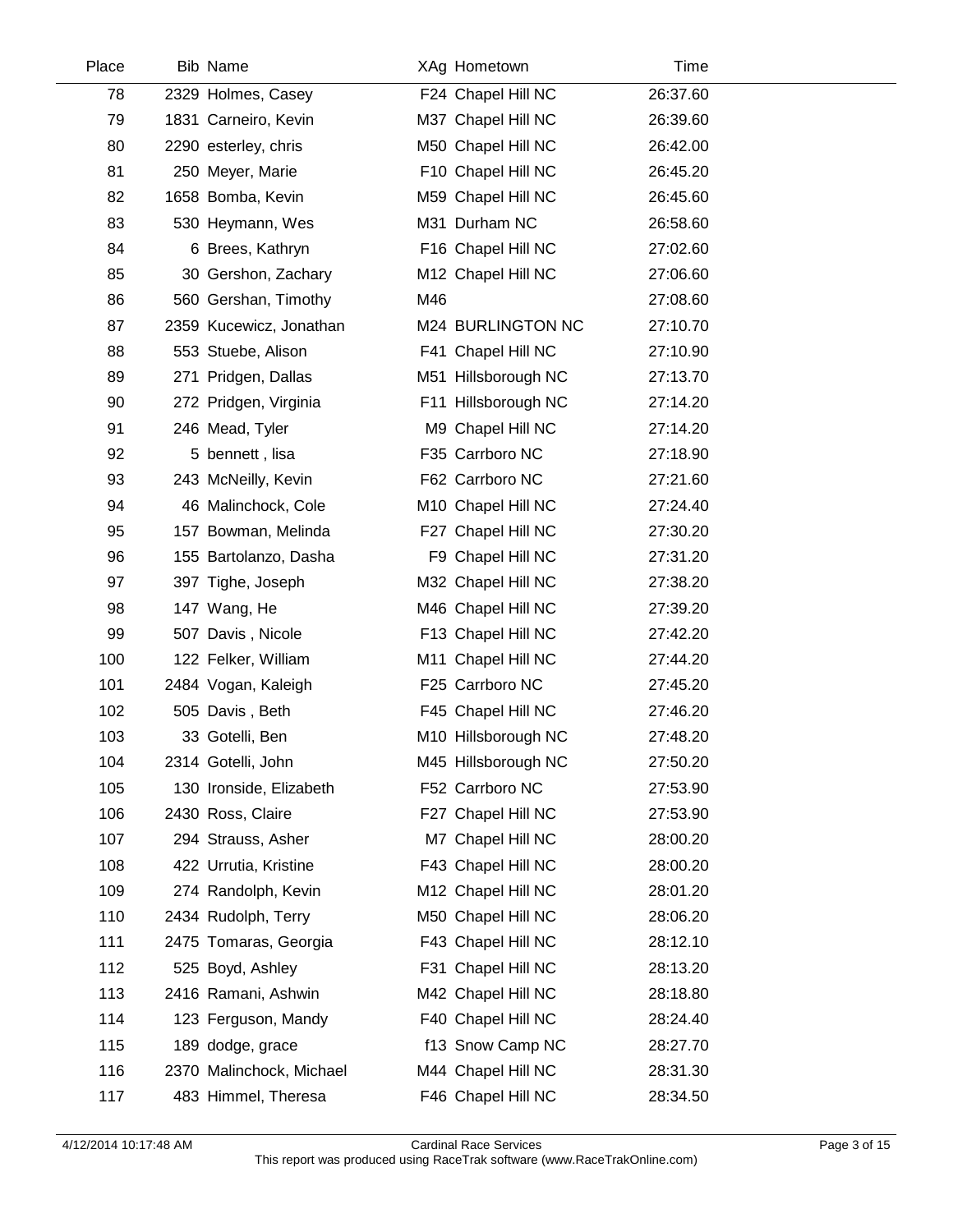| Place | Bib Name                   |     | XAg Hometown       | Time     |  |
|-------|----------------------------|-----|--------------------|----------|--|
| 118   | 235 Lance, Thea            |     | F16 Chapel Hill NC | 28:45.00 |  |
| 119   | 533 Kim, Veronica          |     | F15 Chapel Hill NC | 28:45.40 |  |
| 120   | 165 Bruckert, Simon        |     | M13 Chapel Hill NC | 28:55.60 |  |
| 121   | 41 Istock, Danielle        |     | F23 Durham NC      | 28:59.20 |  |
| 122   | 479 Wolf, Kaitlyn          |     | F26 Chapel Hill NC | 29:01.20 |  |
| 123   | 2335 Izquierdo, Javier     |     | M37 Chapel Hill NC | 29:07.10 |  |
| 124   | 565 Walk, Eliana           | F11 |                    | 29:07.20 |  |
| 125   | 195 ehrhardt, eric         |     | M12 Chapel Hill NC | 29:08.10 |  |
| 126   | 180 Cleary, Cassie         |     | F10 Chapel Hill NC | 29:08.60 |  |
| 127   | 66 Ragsdale, Eden          |     | F7 Chapel Hill NC  | 29:09.00 |  |
| 128   | 2415 Ragsdale, John        |     | M47 Chapel Hill NC | 29:09.60 |  |
| 129   | 564 Qian, Jennifer         | F14 |                    | 29:10.60 |  |
| 130   | 264 Parvey, Magda          |     | F42 Chapel Hill NC | 29:11.30 |  |
| 131   | 19 Creamer, John           |     | M46 Durham NC      | 29:12.20 |  |
| 132   | 70 Reynolds, Brett         |     | M12 Chapel Hill NC | 29:20.20 |  |
| 133   | 249 Meyer, Kaia            |     | F10 Chapel Hill NC | 29:23.20 |  |
| 134   | 472 Usinger, Marley        |     | F11 Carrboro NC    | 29:24.20 |  |
| 135   | 482 Richardson, Julie      |     | F50 Chapel Hill NC | 29:37.20 |  |
| 136   | 139 McAvoy, Greg           |     | M52 Chapel Hill NC | 29:46.20 |  |
| 137   | 508 Davis, Jessica         |     | F11 Chapel Hill NC | 29:51.20 |  |
| 138   | 2360 LaMay, Debbie         |     | F63 Chapel Hill NC | 29:52.80 |  |
| 139   | 2478 Trigonis, Mina        |     | F22 Chapel Hill NC | 29:53.20 |  |
| 140   | 2420 Reynolds, Craig       |     | M42 Chapel Hill NC | 29:58.90 |  |
| 141   | 578 Rathbun, Liza          |     | F25 Chapel Hill NC | 30:01.90 |  |
| 142   | 257 NAVARRO RONCERO, LU    |     | M43 Carrboro NC    | 30:12.90 |  |
| 143   | 203 fang, kuo chan         |     | M45 Chapel Hill NC | 30:14.70 |  |
| 144   | 211 Hager, Will            |     | M12 Cary NC        | 30:18.50 |  |
| 145   | 42 Kahwati, Caroline       |     | F10 Chapel Hill NC | 30:18.80 |  |
| 146   | 210 Hager, Jon             |     | M44 Cary NC        | 30:19.90 |  |
| 147   | 27 Fisher, Sedona          |     | F14 GRAHAM NC      | 30:20.80 |  |
| 148   | 495 Commons, William       |     | M9 Chapel Hill NC  | 30:20.90 |  |
| 149   | 40 Hyde, Theo              |     | M12 GRAHAM NC      | 30:21.80 |  |
| 150   | 497 Commons, Finley        |     | M7 Chapel Hill NC  | 30:23.40 |  |
| 151   | 266 payst, nicholas        |     | M12 Chapel Hill NC | 30:27.60 |  |
| 152   | 296 Strauss, Niko          |     | M11 Chapel Hill NC | 30:29.60 |  |
| 153   | 297 Strauss, Timothy       |     | M45 Chapel Hill NC | 30:32.00 |  |
| 154   | 13 Chatain, Tessa          |     | F14 Chapel Hill NC | 30:35.50 |  |
| 155   | 1860 Chatain, Miles        |     | M44 Chapel Hill NC | 30:35.50 |  |
| 156   | 234 kuo, kuei hua          |     | F37 Chapel Hill NC | 30:37.50 |  |
| 157   | 161 Brickner-Hughes, Emily |     | F18 Chapel Hill NC | 30:38.70 |  |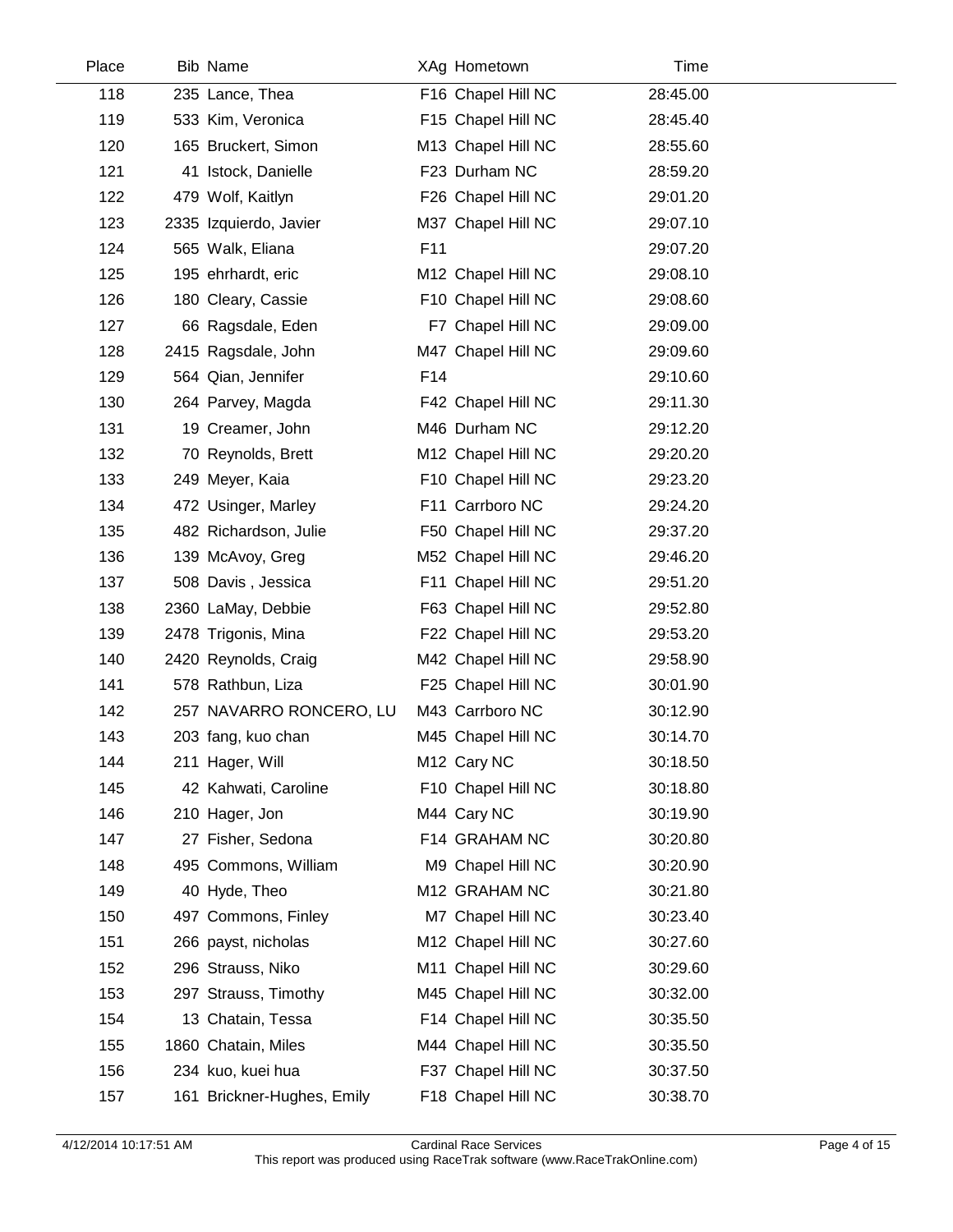| Place | <b>Bib Name</b>          |                 | XAg Hometown        | Time     |  |
|-------|--------------------------|-----------------|---------------------|----------|--|
| 158   | 160 Brickner, Amanda     |                 | F9 Chapel Hill NC   | 30:39.40 |  |
| 159   | 557 Atkins, Tim          |                 | M40 Chapel Hill NC  | 30:43.10 |  |
| 160   | 126 golden, shelley      |                 | f41 Carrboro NC     | 30:44.80 |  |
| 161   | 2369 Malinchock, Laura   |                 | F43 Chapel Hill NC  | 30:44.80 |  |
| 162   | 2489 White, Kevin        |                 | M26 Carrboro NC     | 30:47.40 |  |
| 163   | 1736 Brown, Susan        |                 | f57 Chapel Hill NC  | 30:47.40 |  |
| 164   | 2487 White, Amanda       |                 | F26 Carrboro NC     | 30:48.70 |  |
| 165   | 117 Farmer, Elizabeth    |                 | F13 Chapel Hill NC  | 30:51.10 |  |
| 166   | 567 la Bhyne, Jasminoen  | F47             |                     | 30:54.70 |  |
| 167   | 185 Collins, Michael     |                 | M56 Chapel Hill NC  | 30:55.30 |  |
| 168   | 1705 Breeden, Kathryn    |                 | F24 Morganton NC    | 30:58.60 |  |
| 169   | 286 Sholomon, Sabrina    |                 | F15 Chapel Hill NC  | 31:01.60 |  |
| 170   | 2005 Crawford, Greg      |                 | M41 Chapel Hill NC  | 31:05.60 |  |
| 171   | 98 Windham, Ellie        |                 | F11 Chapel Hill NC  | 31:06.10 |  |
| 172   | 2495 Windham, Scott      |                 | M43 Chapel Hill NC  | 31:06.20 |  |
| 173   | 47 Malinchock, Evan      |                 | M15 Chapel Hill NC  | 31:07.90 |  |
| 174   | 2481 Venema, Kirsten     |                 | F45 Chapel Hill NC  | 31:11.20 |  |
| 175   | 1709 Breeden, Kathy      |                 | F51 Morganton NC    | 31:18.80 |  |
| 176   | 121 Felker, Mike         |                 | M46 Chapel Hill NC  | 31:22.80 |  |
| 177   | 2353 Keene, Alder        |                 | F25 Carrboro NC     | 31:23.70 |  |
| 178   | 69 Ressler, Brianna      |                 | F12 Chapel Hill NC  | 31:25.90 |  |
| 179   | 1988 Cox, Kathy          |                 | F54 Chapel Hill NC  | 31:25.90 |  |
| 180   | 549 Cicale, Austin       | M12             |                     | 31:27.80 |  |
| 181   | 2419 Ressler, Barbara    |                 | F43 Chapel Hill NC  | 31:28.40 |  |
| 182   | 20 Doty, Amy             |                 | F39 Durham NC       | 31:29.80 |  |
| 183   | 534 Daaleman, Ann        | F <sub>55</sub> |                     | 31:32.30 |  |
| 184   | 2382 Mills, Rachel       |                 | F34 Durham NC       | 31:32.70 |  |
| 185   | 535 Byerly, Julie        | F44             |                     | 31:34.30 |  |
| 186   | 275 Reed, Cathy          |                 | F50 Hillsborough NC | 31:41.30 |  |
| 187   | 136 Lundblad, Connor     |                 | M9 Chapel Hill NC   | 31:42.00 |  |
| 188   | 498 Andrews, Hillary     |                 | F24 Chapel Hill NC  | 31:43.00 |  |
| 189   | 137 Lundblad, Fiona      |                 | F38 Chapel Hill NC  | 31:43.40 |  |
| 190   | 2026 Davenport, Melissa  |                 | F28 Raleigh NC      | 31:45.40 |  |
| 191   | 2303 Fronk, Lindsey      |                 | F24 Carrboro NC     | 31:46.40 |  |
| 192   | 2067 DELGADO-DUARTE, SER |                 | M27 Durham NC       | 31:46.40 |  |
| 193   | 182 Cleary, Mollie       |                 | F8 Chapel Hill NC   | 31:47.40 |  |
| 194   | 82 Sharp, Lily           |                 | F9 Chapel Hill NC   | 31:48.40 |  |
| 195   | 2016 Dais, Jaslin        |                 | F25 Durham NC       | 31:49.40 |  |
| 196   | 491 Daymoo, Frae         |                 | F13 Chapel Hill NC  | 31:50.00 |  |
| 197   | 492 Anderson, Cynthia    |                 | F54 Carrboro NC     | 31:50.30 |  |
|       |                          |                 |                     |          |  |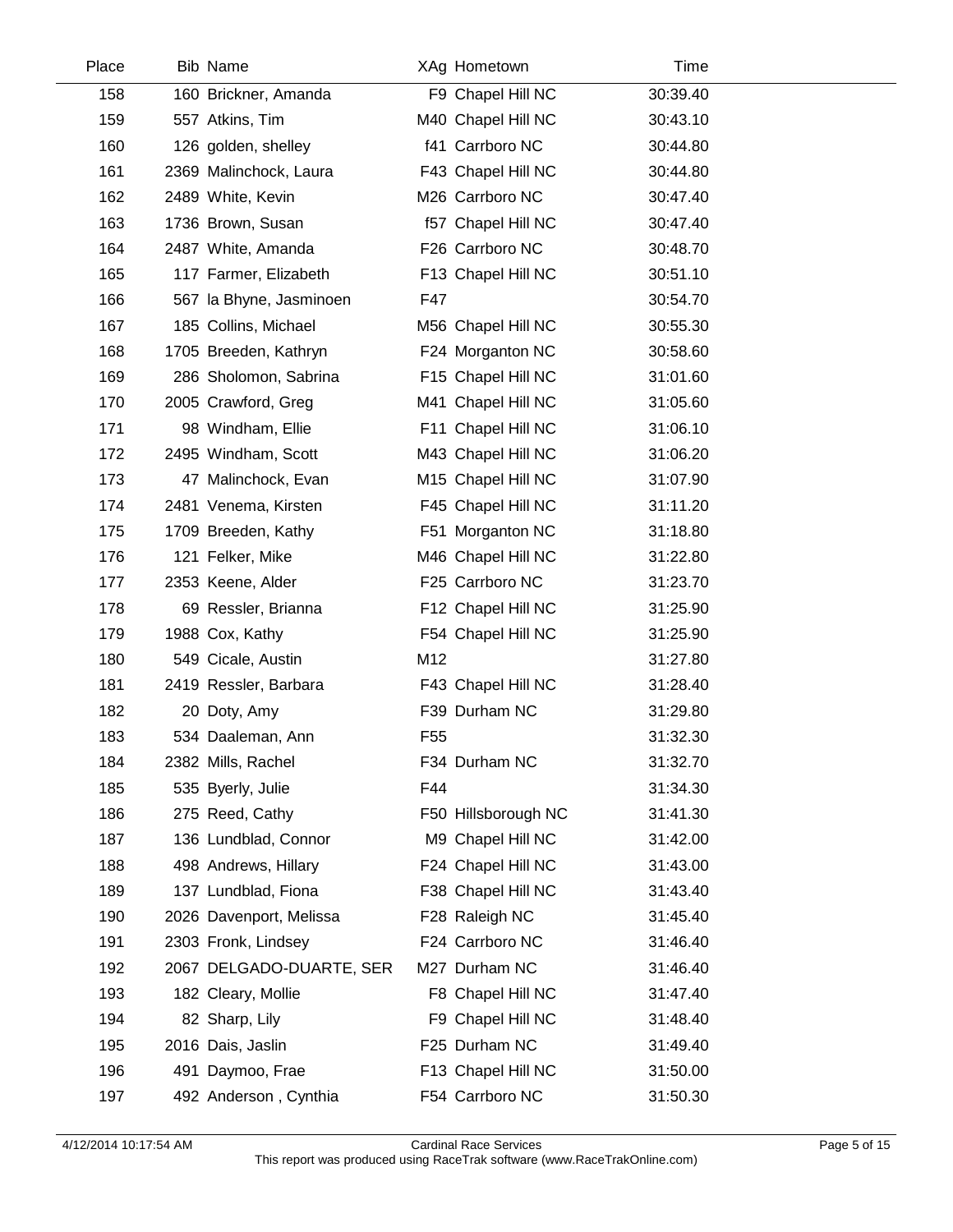| Place | <b>Bib Name</b>            |                 | XAg Hometown       | Time     |  |
|-------|----------------------------|-----------------|--------------------|----------|--|
| 198   | 216 Henry, Julijana        |                 | F40 Chapel Hill NC | 31:50.50 |  |
| 199   | 2399 Patel, Anish          |                 | M48 Chapel Hill NC | 31:59.20 |  |
| 200   | 574 Wang, Runfeng          | M14             |                    | 32:03.20 |  |
| 201   | 285 Sholomon, Andrei       |                 | M45 Chapel Hill NC | 32:03.20 |  |
| 202   | 2356 Kilgo, Hope           |                 | F26 Carrboro NC    | 32:07.20 |  |
| 203   | 156 Bendall, Hattie        |                 | F11 Chapel Hill NC | 32:08.20 |  |
| 204   | 150 Adler, Jack            |                 | M7 Chapel Hill NC  | 32:11.70 |  |
| 205   | 149 Adler, Daniel          |                 | M46 Chapel Hill NC | 32:12.00 |  |
| 206   | 1476 Alvarez, Rafael       |                 | M42 Carrboro NC    | 32:14.60 |  |
| 207   | 576 Fonseca, Milena        |                 | F30 Chapel Hill NC | 32:14.70 |  |
| 208   | 504 Norton, Doug           |                 | M56 Chapel Hill NC | 32:17.40 |  |
| 209   | 486 ferrell, Aliyah        |                 | F11 Chapel Hill NC | 32:18.80 |  |
| 210   | 2380 Miller, Lucie         |                 | F23 Carrboro NC    | 32:22.80 |  |
| 211   | 2331 Homan, Dianne         |                 | F58 Chapel Hill NC | 32:25.80 |  |
| 212   | 177 Cheng, Minfu           |                 | F40 Chapel Hill NC | 32:31.80 |  |
| 213   | 2436 Salier-Ward, Susan    |                 | F44 Durham NC      | 32:35.80 |  |
| 214   | 514 Mena-Castillo, Esteban |                 | M32 Carrboro NC    | 32:44.80 |  |
| 215   | 102 Bell, Kathryn          |                 | f50 Chapel Hill NC | 32:50.90 |  |
| 216   | 2330 Holzer-Lane, Kim      |                 | F42 DURHAM NC      | 32:55.60 |  |
| 217   | 162 Bruckert, Eleanor      |                 | F11 Chapel Hill NC | 33:01.60 |  |
| 218   | 15 Crain, rita             |                 | F54 Carrboro NC    | 33:01.60 |  |
| 219   | 146 Shang, Shirley         |                 | F40 Chapel Hill NC | 33:02.60 |  |
| 220   | 528 Elliott, Ava           | F <sub>12</sub> |                    | 33:03.60 |  |
| 221   | 527 Elliott, Seth          | M41             |                    | 33:03.60 |  |
| 222   | 421 Trask, Kimberly        |                 | F25 Concord NC     | 33:04.60 |  |
| 223   | 26 Ferrell, Emily          |                 | F10 Chapel Hill NC | 33:06.60 |  |
| 224   | 256 Musser, Ashley         |                 | F34 Chapel Hill NC | 33:08.60 |  |
| 225   | 569 Campbell, Benjamin     |                 | M10 Chapel Hill NC | 33:10.60 |  |
| 226   | 2362 Lee, Irene Shu-Ling   |                 | F45 Cary NC        | 33:11.10 |  |
| 227   | 118 Farmer, Shauna         |                 | F49 Chapel Hill NC | 33:26.30 |  |
| 228   | 119 Farmer, Thomas         |                 | M50 Chapel Hill NC | 33:26.50 |  |
| 229   | 29 Gershon, Isabella       |                 | F9 Chapel Hill NC  | 33:29.30 |  |
| 230   | 577 Giaoridea, Wesley      | M34             |                    | 33:34.10 |  |
| 231   | 75 Ruben, Marny            |                 | F42 DURHAM NC      | 33:41.50 |  |
| 232   | 101 Bell, Gerald           |                 | M76 Chapel Hill NC | 33:49.80 |  |
| 233   | 2105 Dubal, Manish         |                 | M43 Raleigh NC     | 33:58.30 |  |
| 234   | 133 Kan, Jeffrey           |                 | M6 Chapel Hill NC  | 34:00.30 |  |
| 235   | 2413 Pugliese, Rachel      |                 | F60 Chapel Hill NC | 34:02.30 |  |
| 236   | 55 Nesbitt, Kayla          |                 | F11 Carrboro NC    | 34:10.80 |  |
| 237   | 263 Oxendine, Reginald     |                 | M43 Pembroke NC    | 34:14.30 |  |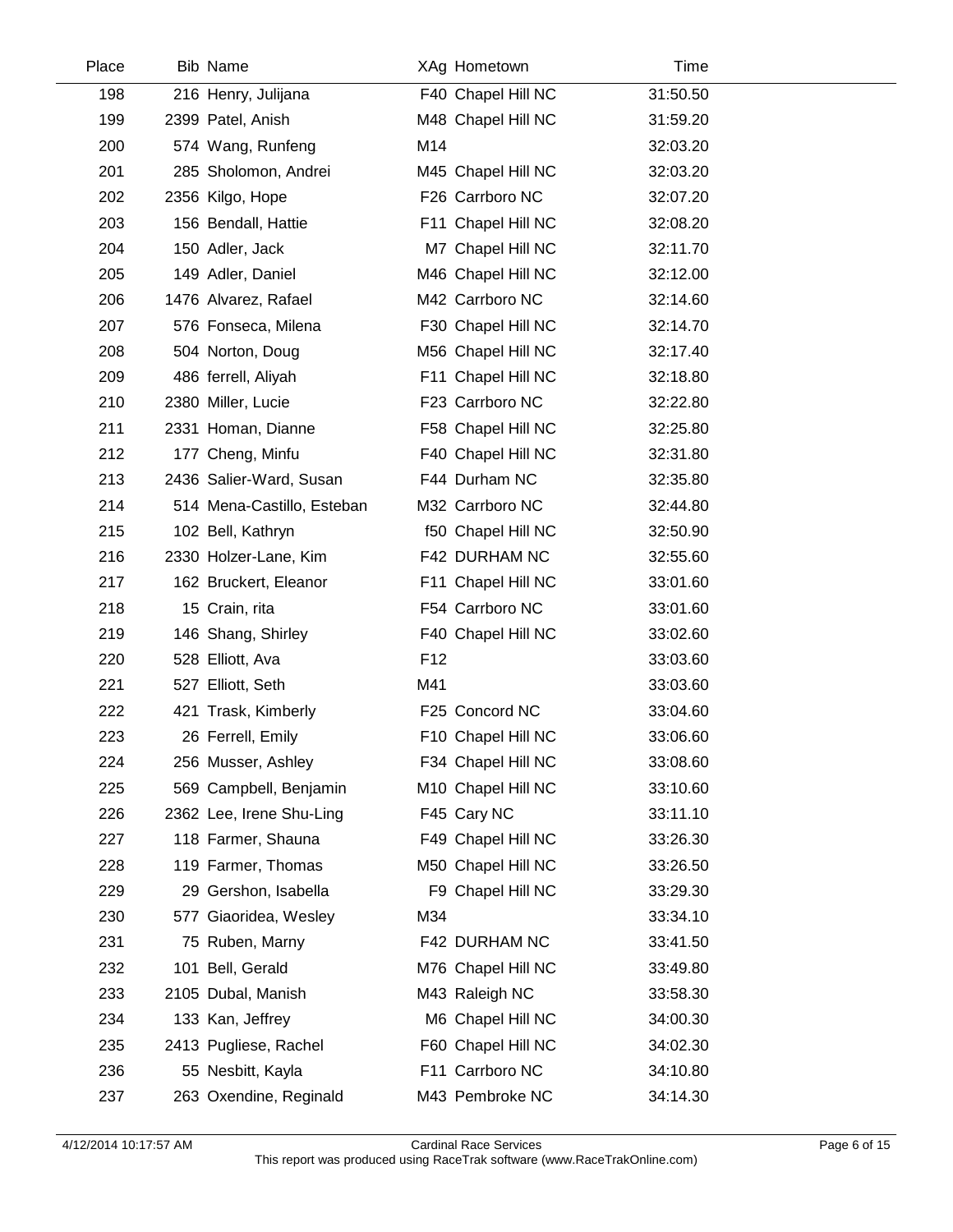| Place | <b>Bib Name</b>                |                 | XAg Hometown        | Time     |  |
|-------|--------------------------------|-----------------|---------------------|----------|--|
| 238   | 1963 Coto, Melina              |                 | F30 Chapel Hill NC  | 34:15.20 |  |
| 239   | 2326 Hernandez, Mariela        |                 | F34 Chapel Hill NC  | 34:15.30 |  |
| 240   | 35 guerrero-hernandez, carolin |                 | F10 Chapel Hill NC  | 34:16.70 |  |
| 241   | 164 Bruckert, Julie            |                 | F55 Chapel Hill NC  | 34:17.90 |  |
| 242   | 2302 Fritzo, Jerri             |                 | f58 Chapel Hill NC  | 34:22.30 |  |
| 243   | 1989 Crawford, Allison         |                 | F40 Chapel Hill NC  | 34:24.30 |  |
| 244   | 16 Crawford, Gavin             |                 | M6 Chapel Hill NC   | 34:24.30 |  |
| 245   | 124 Fox, Amy                   |                 | F35 Chapel Hill NC  | 34:27.30 |  |
| 246   | 512 patten, evelyn             |                 | F11 Hillsborough NC | 34:30.30 |  |
| 247   | 2405 Perry, Jenny              |                 | F31 Chapel Hill NC  | 34:31.30 |  |
| 248   | 107 Chen, Shu-Hwa              |                 | F44 Chapel Hill NC  | 34:36.30 |  |
| 249   | 2448 Sheetrit, Aviv            |                 | F23 Cary NC         | 34:36.30 |  |
| 250   | 2465 Stewart, Allison          |                 | F24 Durham NC       | 34:38.30 |  |
| 251   | 2417 Ramirez, Sofia            |                 | F31 Carrboro NC     | 34:41.20 |  |
| 252   | 245 Mead, Tessa                |                 | F7 Chapel Hill NC   | 34:41.70 |  |
| 253   | 2361 Lavin, Carlos             |                 | M32 Carrboro NC     | 34:51.70 |  |
| 254   | 503 Xet-Mull, Ana              |                 | F55 Chapel Hill NC  | 35:06.00 |  |
| 255   | 499 Mejia, Carolina            |                 | F44 Chapel Hill NC  | 35:08.70 |  |
| 256   | 501 Berkley, Jonah             |                 | M11 Chapel Hill NC  | 35:08.70 |  |
| 257   | 60 Patel, Ayan                 |                 | M7 Chapel Hill NC   | 35:18.70 |  |
| 258   | 2332 Hudson, Delia             |                 | F38 Durham NC       | 35:25.70 |  |
| 259   | 2431 Rossi-jones, Luz          |                 | F35 DURHAM NC       | 35:36.70 |  |
| 260   | 228 Indlamuri, Vivek           |                 | M7 Morrisville NC   | 35:47.70 |  |
| 261   | 193 Edwards, Terrina           |                 | F54 Chapel Hill NC  | 35:55.00 |  |
| 262   | 106 Caress, Lula               |                 | F8 Chapel Hill NC   | 35:56.20 |  |
| 263   | 194 ehrhardt, catia            |                 | F49 Chapel Hill NC  | 36:05.10 |  |
| 264   | 2308 Garrison, Nicole          |                 | F30 Cary NC         | 36:05.20 |  |
| 265   | 21 Dubal, Aastha               |                 | F11 Raleigh NC      | 36:08.40 |  |
| 266   | 105 Caren, Neal                |                 | M40 Chapel Hill NC  | 36:12.10 |  |
| 267   | 62 Perrin, Daniel              |                 | M9 Chapel Hill NC   | 36:12.10 |  |
| 268   | 1801 Butler, Dara              |                 | F48 Raleigh NC      | 36:16.10 |  |
| 269   | 570 campbell, emery            |                 | f8 Chapel Hill NC   | 36:17.10 |  |
| 270   | 571 Campbell, Jamie            |                 | m45 Chapel Hill NC  | 36:17.10 |  |
| 271   | 538 Delany, Sophie             | F <sub>23</sub> |                     | 36:25.10 |  |
| 272   | 2443 Schwartz, Peter           |                 | M39 Chapel Hill NC  | 36:27.10 |  |
| 273   | 223 Hsu, Alice                 |                 | F38 Chapel Hill NC  | 36:33.10 |  |
| 274   | 2321 Harrison, Bethany         |                 | F28 Chapel Hill NC  | 36:38.10 |  |
| 275   | 2395 Oh, Richard               |                 | M43 Chapel Hill NC  | 36:41.10 |  |
| 276   | 496 Commons, James             |                 | M7 Chapel Hill NC   | 36:47.10 |  |
| 277   | 181 Cleary, Charles            |                 | M46 Chapel Hill NC  | 36:48.80 |  |
|       |                                |                 |                     |          |  |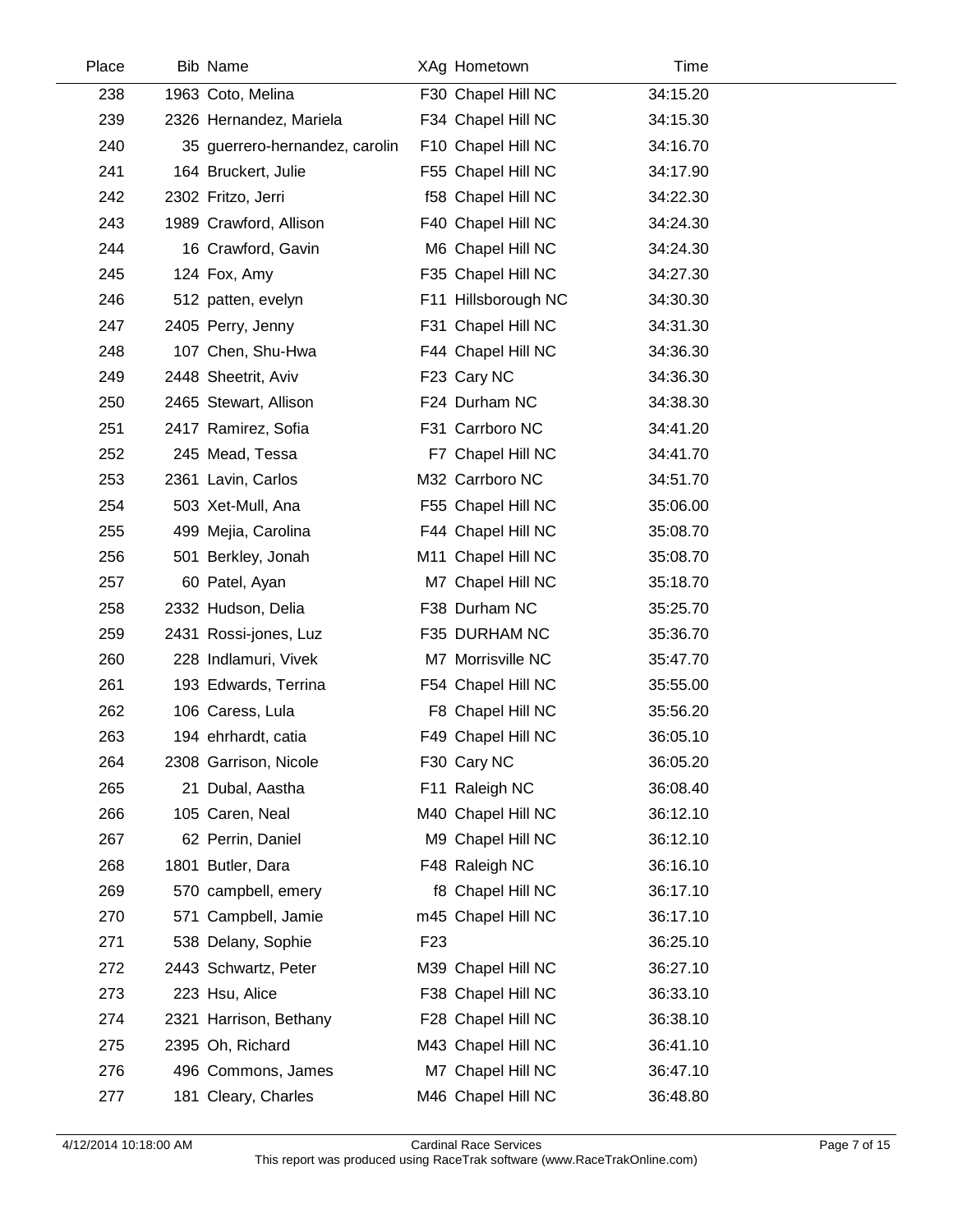| Place | <b>Bib Name</b>            |                | XAg Hometown        | Time     |  |
|-------|----------------------------|----------------|---------------------|----------|--|
| 278   | 284 Shaw, Mary-Cassie      |                | F44 Chapel Hill NC  | 36:49.00 |  |
| 279   | 88 Statile, Finn           |                | M10 Chapel Hill NC  | 36:51.00 |  |
| 280   | 1842 Cauthren, Jamison     |                | F29 Durham NC       | 37:17.00 |  |
| 281   | 522 Barfield, Yvonna       |                | F39 Chapel Hill NC  | 37:18.00 |  |
| 282   | 220 Horne, Claire Horne    |                | F48 Chapel Hill NC  | 37:28.00 |  |
| 283   | 566 Buinevicius, Jim       | M <sub>9</sub> |                     | 37:29.00 |  |
| 284   | 239 McCracken, Kate        |                | F11 Carrboro NC     | 37:41.00 |  |
| 285   | 197 Ehrhardt, Victoria     |                | F10 Chapel Hill NC  | 37:46.00 |  |
| 286   | 151 Ammons, Rachel         |                | F25 Durham NC       | 37:52.00 |  |
| 287   | 2464 stevens, Johnathon    |                | M35 Hillsborough NC | 38:03.30 |  |
| 288   | 1527 Aultman, Leigh        |                | F39 Hillsborough NC | 38:03.90 |  |
| 289   | 242 McMillan, Carrie       |                | F24 Durham NC       | 38:05.30 |  |
| 290   | 2291 Evans, Juanita        |                | F48 Durham NC       | 38:05.30 |  |
| 291   | 2476 Torres, Kiera         |                | F30 RALEIGH NC      | 38:06.30 |  |
| 292   | 43 Lee, HanGyeol           |                | F11 Chapel Hill NC  | 38:19.60 |  |
| 293   | 2363 Lee, SeongHun         |                | M44 Chapel Hill NC  | 38:20.40 |  |
| 294   | 61 Pawlinski, Izabela      |                | F11 Chapel Hill NC  | 38:22.40 |  |
| 295   | 502 Berkley, Ila Meredith  |                | F49 Chapel Hill NC  | 38:23.40 |  |
| 296   | 2403 Peich, Susan          |                | f38 Durham NC       | 38:28.40 |  |
| 297   | 559 Peich, Dana            | F7             |                     | 38:28.60 |  |
| 298   | 131 Kan, Edward            |                | M8 Chapel Hill NC   | 38:30.30 |  |
| 299   | 2378 Mikolajczyk, Jowita   |                | F43 Chapel Hill NC  | 38:36.20 |  |
| 300   | 132 Kan, Hongjun           |                | M45 Chapel Hill NC  | 38:36.20 |  |
| 301   | 78 Sanders, Glenda         |                | F42 Durham NC       | 38:38.20 |  |
| 302   | 2042 Davison, Nicole       |                | F28 Snow Camp NC    | 38:40.20 |  |
| 303   | 103 Bodenheimer, Tom       |                | M44 Carrboro NC     | 38:41.20 |  |
| 304   | 2336 Izquierdo, Sara       |                | F37 Chapel Hill NC  | 38:41.20 |  |
| 305   | 2319 Hannaford, Christina  |                | F30 Chapel Hill NC  | 38:42.50 |  |
| 306   | 2355 Khadka, Natasha       |                | F30 Chapel Hill NC  | 38:44.20 |  |
| 307   | 113 Curry, Octavia         |                | F37 Chapel Hill NC  | 38:44.60 |  |
| 308   | 52 Moracco-Schelp, Mikaela |                | F18 Carrboro NC     | 38:48.70 |  |
| 309   | 252 Moracco, Geneva        |                | F9 Chapel Hill NC   | 38:51.70 |  |
| 310   | 2301 Freundlich, Gary      |                | M49 Pittsboro NC    | 38:54.70 |  |
| 311   | 487 Swann, Anil            |                | M47 Chapel Hill NC  | 38:58.70 |  |
| 312   | 2440 Schmid, Alexandara    |                | F23 Durham NC       | 39:10.70 |  |
| 313   | 2469 Sullivan, Chelsea     |                | F23 Chapel Hill NC  | 39:12.70 |  |
| 314   | 2372 McElwee, Chelsey      |                | F24 Carrboro NC     | 39:14.70 |  |
| 315   | 251 Montero, Chloe         |                | F8 Chapel Hill NC   | 39:14.70 |  |
| 316   | 542 Montgomery, Maya       |                | F12 Chapel Hill NC  | 39:15.20 |  |
| 317   | 543 Montgomery, Ranee      |                | F42 Chapel Hill NC  | 39:15.40 |  |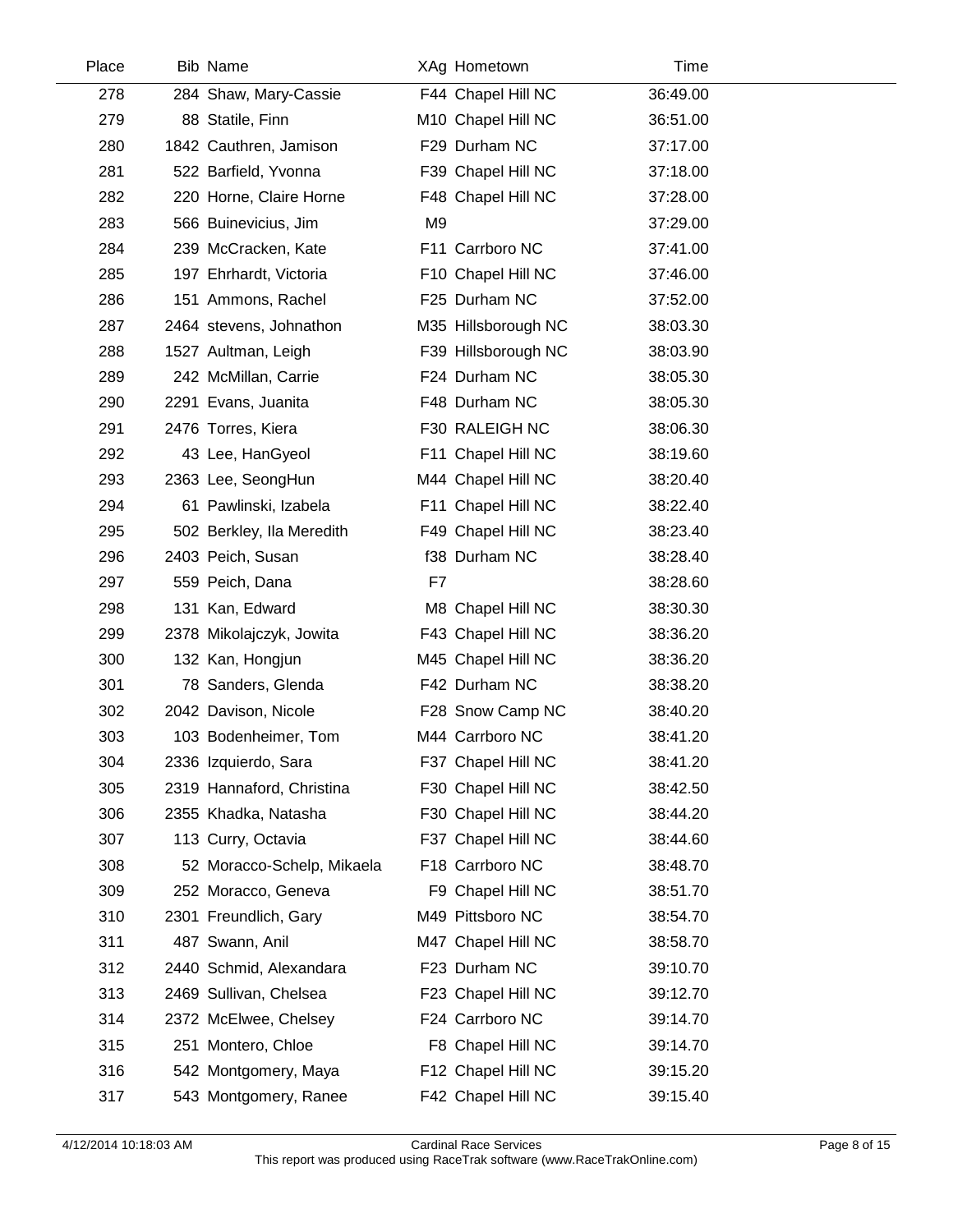| Place | <b>Bib Name</b>               |    | XAg Hometown       | Time     |  |
|-------|-------------------------------|----|--------------------|----------|--|
| 318   | 2354 Ketner, Amanda           |    | F25 Carrboro NC    | 39:15.70 |  |
| 319   | 227 Indlamuri, Nithya         |    | F9 Morrisville NC  | 39:17.70 |  |
| 320   | 524 Wertley-Rotenberry, Julia |    | F42 Chapel Hill NC | 39:26.10 |  |
| 321   | 2288 Eldred, Tracy            |    | F43 Carrboro NC    | 39:29.10 |  |
| 322   | 2424 Riguera, Dorothy         |    | F31 Carrboro NC    | 39:42.10 |  |
| 323   | 56 Nesbitt, Matthew           |    | M10 Carrboro NC    | 39:43.10 |  |
| 324   | 1653 Bomba, Kathy             |    | F59 Chapel Hill NC | 39:49.10 |  |
| 325   | 1754 Bryant, Lauren           |    | F28 Durham NC      | 39:53.10 |  |
| 326   | 2499 Young, Rodney            |    | M29 Mebane NC      | 39:55.10 |  |
| 327   | 2493 Williams, Lachonya       |    | F29 Mebane NC      | 39:55.10 |  |
| 328   | 2447 Sharp, Michael           |    | M46 Chapel Hill NC | 40:05.10 |  |
| 329   | 81 Sharp, Isabel              |    | F11 Chapel Hill NC | 40:06.10 |  |
| 330   | 281 Schulke, Jeri Lynn        |    | F46 Chapel Hill NC | 40:13.10 |  |
| 331   | 2400 Patel, Sona              |    | F43 Chapel Hill NC | 40:15.10 |  |
| 332   | 1633 Bergman, Kirsten         |    | F44 Chapel Hill NC | 40:16.10 |  |
| 333   | 38 Htay, Thein                |    | M11 Durham NC      | 40:27.80 |  |
| 334   | 2376 Mellor, Kim              |    | F44 Mebane NC      | 40:28.10 |  |
| 335   | 1694 Brantley, Charlie        |    | M44 Durham NC      | 40:28.50 |  |
| 336   | 50 Mellor, Annabelle          |    | F12 Mebane NC      | 40:28.90 |  |
| 337   | 179 chu, pin han              |    | M12 Chapel Hill NC | 40:28.90 |  |
| 338   | 476 Wang, Benning             |    | F39 Chapel Hill NC | 40:30.90 |  |
| 339   | 2307 Garrido Rojo, Maria      |    | F28 Carrboro NC    | 40:33.40 |  |
| 340   | 2325 Henning, Mike            |    | M32 Carrboro NC    | 40:34.80 |  |
| 341   | 2384 minogue, valerie         |    | F52 Chapel Hill NC | 40:48.80 |  |
| 342   | 2396 Orr, Mary                |    | F61 Chapel Hill NC | 40:51.80 |  |
| 343   | 1865 Cheshire, Tiffany        |    | F30 Durham NC      | 40:51.90 |  |
| 344   | 2311 Gershon, Lori            |    | F43 Chapel Hill NC | 41:02.80 |  |
| 345   | 1643 Billy, Tricia            |    | F44 Chapel Hill NC | 41:08.30 |  |
| 346   | 209 Grau, Amy                 |    | F44 Chapel Hill NC | 41:08.50 |  |
| 347   | 57 Oh, Elena                  |    | F8 Chapel Hill NC  | 41:17.30 |  |
| 348   | 258 Nohe, James               |    | M49 Chapel Hill NC | 41:27.40 |  |
| 349   | 2404 Perone, Kristen          |    | F46 Chapel Hill NC | 41:28.60 |  |
| 350   | 115 Dees, Claire              |    | F45 Chapel Hill NC | 41:30.60 |  |
| 351   | 153 Bageant, Laura            |    | F39 Chapel Hill NC | 41:31.90 |  |
| 352   | 2421 Reynolds, Melanie        |    | F41 Chapel Hill NC | 41:32.20 |  |
| 353   | 71 Reynolds, Brooke           |    | F6 Chapel Hill NC  | 41:32.60 |  |
| 354   | 120 Felker, Caroline          |    | F8 Chapel Hill NC  | 41:32.90 |  |
| 355   | 241 McMahon, Bridget          | F9 | Chapel Hill NC     | 41:33.90 |  |
| 356   | 2338 Jackson, Dianne          |    | F51 Pittsboro NC   | 41:35.60 |  |
| 357   | 2009 Creamer, Victoria        |    | F38 Durham NC      | 41:43.90 |  |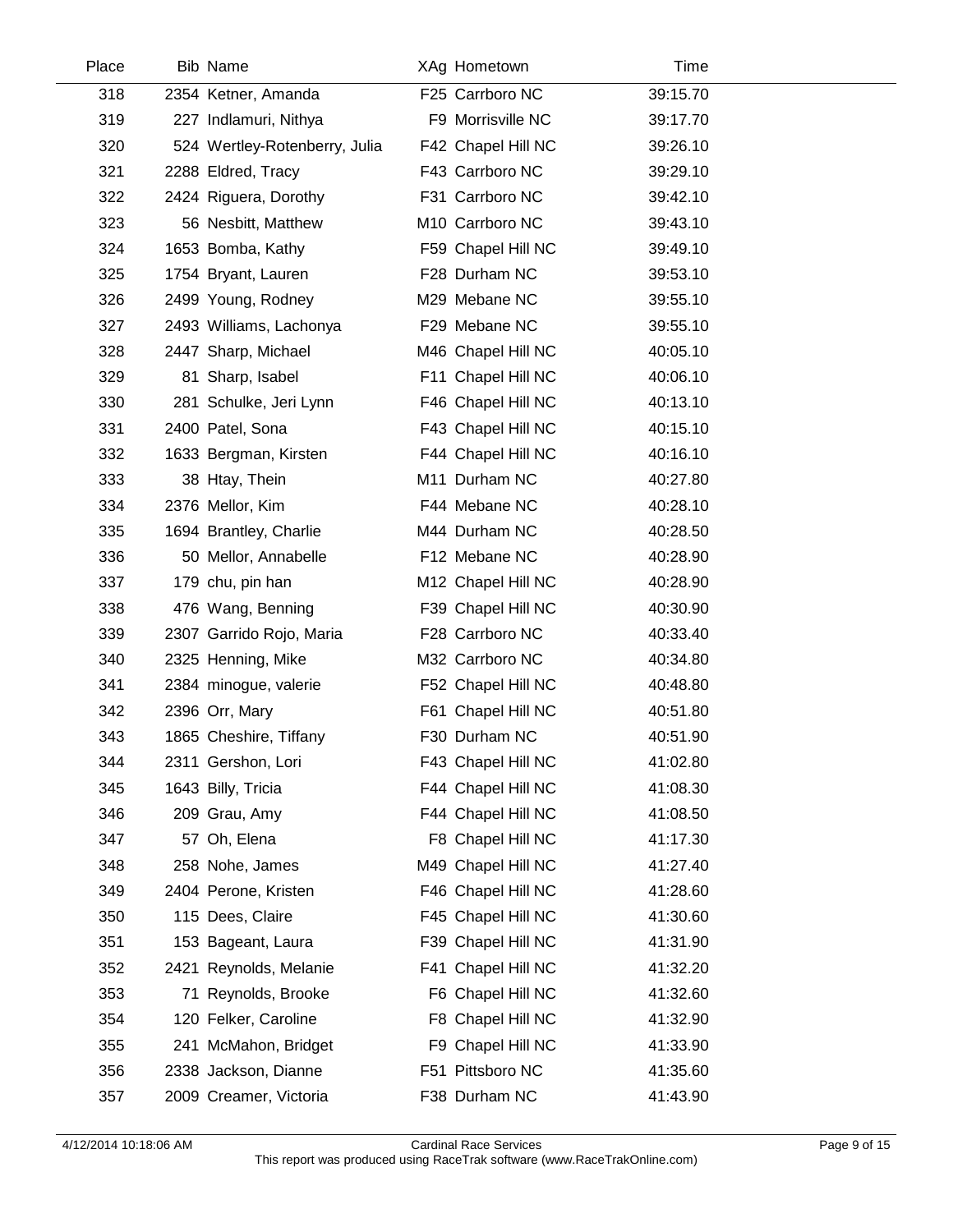| Place | <b>Bib Name</b>          |                | XAg Hometown        | Time     |  |
|-------|--------------------------|----------------|---------------------|----------|--|
| 358   | 200 ERvin, Grace         |                | F6 Chapel Hill NC   | 41:43.90 |  |
| 359   | 125 Gillan, Andy         |                | M25 Greensboro NC   | 41:44.90 |  |
| 360   | 2312 Gillan, Casey       |                | F24 Carrboro NC     | 41:45.90 |  |
| 361   | 31 Gillan, Jamie         |                | F23 Carrboro NC     | 41:53.90 |  |
| 362   | 2318 Hamer, Diana        |                | F43 Pittsboro NC    | 41:59.40 |  |
| 363   | 65 Pommerer, Leah        |                | F10 Chapel Hill NC  | 42:01.00 |  |
| 364   | 2409 Pommerer, Eric      |                | M45 Chapel Hill NC  | 42:03.00 |  |
| 365   | 1725 Brice, Alisha       |                | F30 Raleigh NC      | 42:05.00 |  |
| 366   | 489 McDowell, Charles    |                | M9 Durham NC        | 42:07.00 |  |
| 367   | 556 Adkins, Chase        | M <sub>8</sub> |                     | 42:08.00 |  |
| 368   | 283 Seow, Susin          |                | F39 Chapel Hill NC  | 42:10.00 |  |
| 369   | 187 Daye, JaMarr         |                | M27 Durham NC       | 42:14.20 |  |
| 370   | 67 Ramadan, Ghada        |                | F49 Chapel Hill NC  | 42:18.00 |  |
| 371   | 77 Rycenga, Charlie      |                | M9 Chapel Hill NC   | 42:25.20 |  |
| 372   | 2435 Rycenga, Kate       |                | F36 Chapel Hill NC  | 42:29.20 |  |
| 373   | 494 Commons, Kristen     |                | F44 Chapel Hill NC  | 42:42.20 |  |
| 374   | 493 Commons, Jonathan    |                | M46 Chapel Hill NC  | 42:42.20 |  |
| 375   | 262 Oxendine, Lisa       |                | F43 Pembroke NC     | 42:45.20 |  |
| 376   | 204 Farcas, Simona       |                | F44 Chapel Hill NC  | 42:56.20 |  |
| 377   | 109 Cryer, Atticus       |                | M8 Carrboro NC      | 43:02.20 |  |
| 378   | 2349 Kahwati, Leila      |                | F43 Chapel Hill NC  | 43:02.20 |  |
| 379   | 265 payst, cristina      |                | F9 Chapel Hill NC   | 43:04.20 |  |
| 380   | 215 Henderson, Phoebe    |                | F9 Chapel Hill NC   | 43:05.40 |  |
| 381   | 17 Creamer, Christopher  |                | M9 Durham NC        | 43:07.10 |  |
| 382   | 214 Henderson, Dorian    |                | M44 Chapel Hill NC  | 43:07.40 |  |
| 383   | 270 Plymale, Betsy       |                | F9 Carrboro NC      | 43:08.40 |  |
| 384   | 562 Kimberly, Liliane    | F9             |                     | 43:08.40 |  |
| 385   | 158 Brashear, Anne       |                | F61 Chapel Hill NC  | 43:09.40 |  |
| 386   | 2398 Pardue, Katherine   |                | F24 Chapel Hill NC  | 43:10.40 |  |
| 387   | 269 plymale, amy         |                | f40 Carrboro NC     | 43:15.40 |  |
| 388   | 253 Morales, Ariadna     |                | F10 Chapel Hill NC  | 43:17.50 |  |
| 389   | 49 McArthur, Michelle    |                | F25 Durham NC       | 43:17.60 |  |
| 390   | 2470 Templeton, Michele  |                | F24 Mebane NC       | 43:18.50 |  |
| 391   | 183 Cole, Yvonne         |                | F62 Durham NC       | 43:30.50 |  |
| 392   | 236 Lane, Isabella       |                | F11 Durham NC       | 43:39.50 |  |
| 393   | 473 Vongchucherd, Eve    |                | F23 Chapel Hill NC  | 43:39.50 |  |
| 394   | 279 Sanchez-Lane, Gloria |                | F41 Durham NC       | 43:40.50 |  |
| 395   | 288 Simmons, Kirsten     |                | F43 Hillsborough NC | 43:41.60 |  |
| 396   | 287 Simmons, Brooke      |                | F43 Hillsborough NC | 43:41.70 |  |
| 397   | 2368 Malik, Julia        |                | F24 Chapel Hill NC  | 43:51.60 |  |

 $\overline{\phantom{a}}$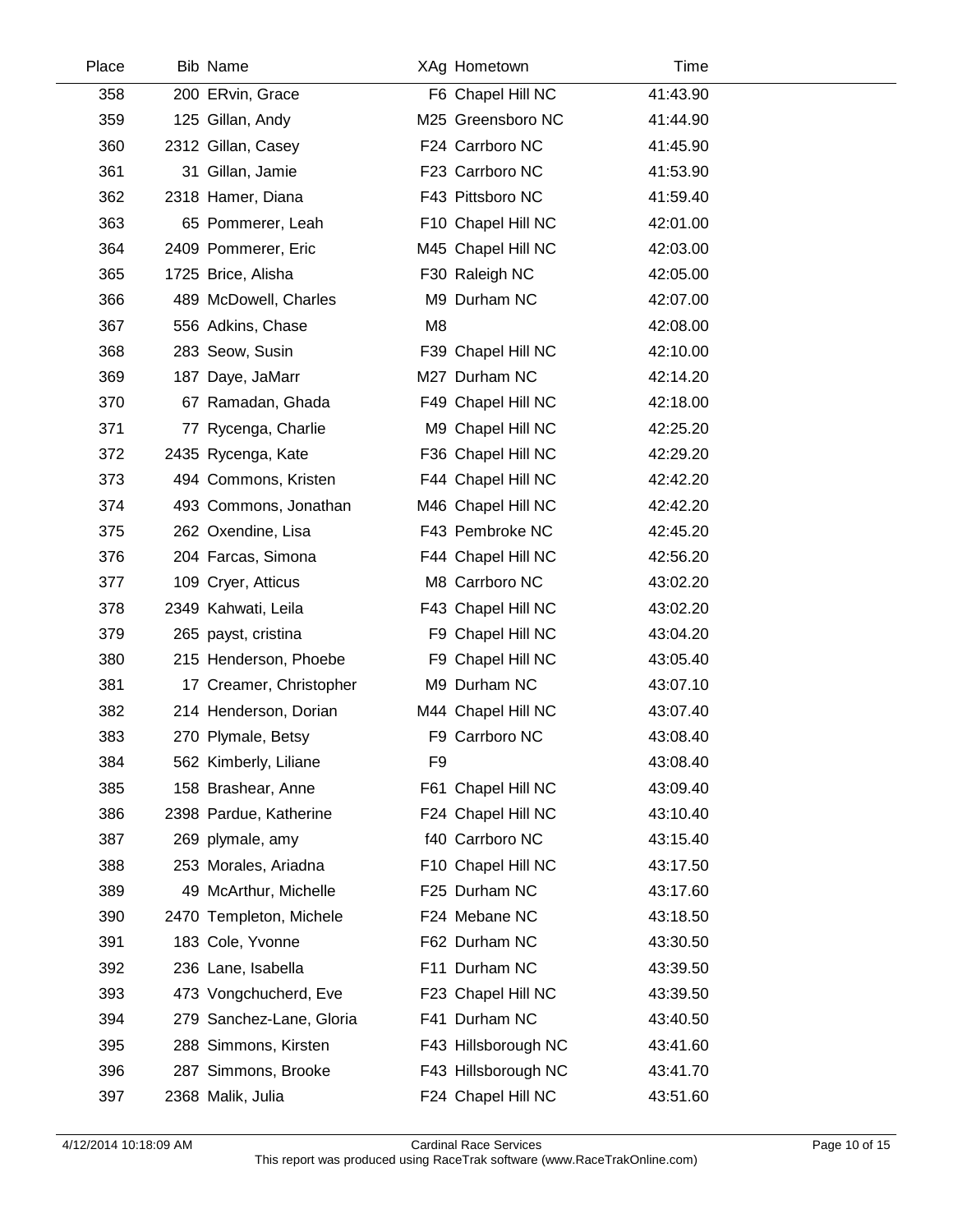| Place | Bib Name               |                 | XAg Hometown        | Time     |  |
|-------|------------------------|-----------------|---------------------|----------|--|
| 398   | 45 Malik, LuAnn        |                 | F56 Chapel Hill NC  | 43:51.60 |  |
| 399   | 568 bhupal, jagpar     |                 | M13 Chapel Hill NC  | 43:53.60 |  |
| 400   | 2394 Norwood, Rena     |                 | F58 Chapel Hill NC  | 44:17.60 |  |
| 401   | 2333 Huggins, Lisa     |                 | F37 Chapel Hill NC  | 44:18.80 |  |
| 402   | 39 Huggins, Benton     |                 | M6 Chapel Hill NC   | 44:20.20 |  |
| 403   | 111 Cryer, Melissa     |                 | F38 Carrboro NC     | 44:34.90 |  |
| 404   | 68 Randolph, Katie     |                 | F9 Chapel Hill NC   | 44:39.90 |  |
| 405   | 2364 Liebtag, Debbie   |                 | F62 Pittsboro NC    | 44:39.90 |  |
| 406   | 273 Randolph, Jon      |                 | M53 Chapel Hill NC  | 44:40.80 |  |
| 407   | 477 Wells, Therese     |                 | F25 Morrisville NC  | 44:45.80 |  |
| 408   | 224 hwang, deukkyu     |                 | M11 Chapel Hill NC  | 45:47.80 |  |
| 409   | 2310 gates, mary       |                 | F51 Chapel Hill NC  | 45:49.40 |  |
| 410   | 540 Lynn, Maria        |                 | F49 Gaithersburg MD | 45:49.40 |  |
| 411   | 2454 slade, caroline   |                 | F46 Chapel Hill NC  | 45:50.80 |  |
| 412   | 2022 Darragh, Donna    |                 | F43 Durham NC       | 45:51.90 |  |
| 413   | 478 Williams, John     |                 | M56 Chapel Hill NC  | 45:54.90 |  |
| 414   | 541 Kimberly, Reilly   | F <sub>12</sub> |                     | 46:04.60 |  |
| 415   | 207 Fricks, Olivia     |                 | F11 Carrboro NC     | 46:04.90 |  |
| 416   | 148 White, Susannah    |                 | F32 Chapel Hill NC  | 46:09.60 |  |
| 417   | 488 Hammond, Samer     |                 | M13 Chapel Hill NC  | 46:35.20 |  |
| 418   | 1397 Adkins, Arasi     |                 | F37 BURLINGTON NC   | 46:46.50 |  |
| 419   | 2316 Gunderson, Mary   |                 | F52 Chapel Hill NC  | 46:47.50 |  |
| 420   | 2300 Freundlich, Donna |                 | F56 Pittsboro NC    | 46:55.10 |  |
| 421   | 539 Lynn, Tom          |                 | M52 Gaithersburg MD | 47:07.40 |  |
| 422   | 2462 Statile, Lara     |                 | F41 Chapel Hill NC  | 47:10.40 |  |
| 423   | 2463 Statile, Rick     |                 | M41 Chapel Hill NC  | 47:11.40 |  |
| 424   | 2344 Johnson, Jasmine  |                 | F22 Whitsett NC     | 47:12.40 |  |
| 425   | 163 Bruckert, Jessica  |                 | F26 Chapel Hill NC  | 47:19.30 |  |
| 426   | 205 Ferrell, Vilma     |                 | F40 Chapel Hill NC  | 47:19.30 |  |
| 427   | 143 Sanoff, Katie      |                 | F5 Chapel Hill NC   | 47:20.80 |  |
| 428   | 144 Sanoff, Louisa     |                 | F5 Chapel Hill NC   | 47:21.30 |  |
| 429   | 142 Sanoff, Hanna      |                 | F39 Chapel Hill NC  | 47:21.30 |  |
| 430   | 145 Sanoff, Scott      |                 | M41 Chapel Hill NC  | 47:22.30 |  |
| 431   | 278 Russ, Fritz        |                 | M69 Carrboro NC     | 47:39.30 |  |
| 432   | 544 Helser, Aron       | M42             |                     | 48:08.30 |  |
| 433   | 547 Helser, William    | M8              |                     | 48:10.90 |  |
| 434   | 212 Harrison, Liam     |                 | M7 Chapel Hill NC   | 48:24.40 |  |
| 435   | 154 Barron, Natania    |                 | F32 Chapel Hill NC  | 48:28.40 |  |
| 436   | 213 Harrison, Michael  |                 | M32 Chapel Hill NC  | 48:28.40 |  |
| 437   | 2306 GARCIA, MARIA     |                 | F37 Carrboro NC     | 48:35.50 |  |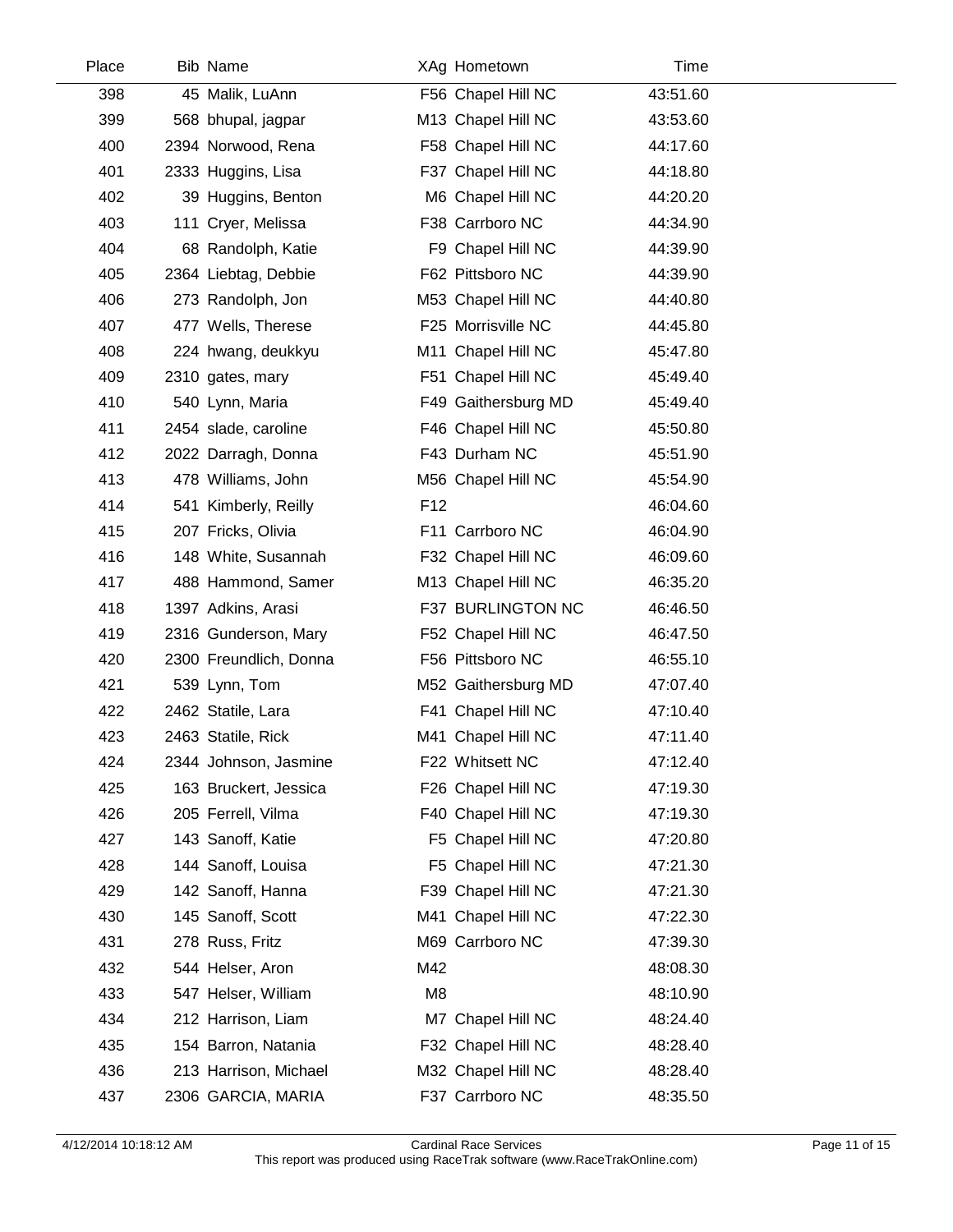| Place | <b>Bib Name</b>            |     | XAg Hometown        | Time     |  |
|-------|----------------------------|-----|---------------------|----------|--|
| 438   | 134 Lopez, Maria           |     | F47 Carrboro NC     | 48:35.60 |  |
| 439   | 2427 Robinson, Tiffany     |     | F29 Raleigh NC      | 48:59.50 |  |
| 440   | 2426 Robinson, Dexter      |     | M30 Raleigh NC      | 48:59.70 |  |
| 441   | 299 Summey, Kristen        |     | F18 Durham NC       | 49:42.60 |  |
| 442   | 2293 Fisher, Gretchen      |     | F37 GRAHAM NC       | 49:43.50 |  |
| 443   | 188 Delancy, Terri         |     | F44 Durham NC       | 49:43.50 |  |
| 444   | 167 Buenviaje, Jaden       |     | F7 Carrboro NC      | 49:48.50 |  |
| 445   | 2490 White, Kristen        |     | F40 Burlington NC   | 49:51.30 |  |
| 446   | 63 Pittman, Ruby           |     | F60 Durham NC       | 49:55.30 |  |
| 447   | 74 Romatzick, Birdie       |     | F12 Chapel Hill NC  | 49:57.30 |  |
| 448   | 474 Wallace, Rhonda        |     | F48 Durham NC       | 50:00.10 |  |
| 449   | 80 sawyer, riley           |     | F8 Chapel Hill NC   | 50:02.60 |  |
| 450   | 32 glosson, kelly          |     | F31 Chapel Hill NC  | 50:03.40 |  |
| 451   | 2480 VanHooser, Kara       |     | F48 Snow Camp NC    | 50:11.20 |  |
| 452   | 2429 Romatzick, Angela     |     | F43 Chapel Hill NC  | 50:12.20 |  |
| 453   | 191 Dudley, Laura          |     | F51 Chapel Hill NC  | 50:26.20 |  |
| 454   | 2343 Johnson, Cornelia     |     | F65 Pittsboro NC    | 51:04.40 |  |
| 455   | 2500 Zwiacher, Cindy       |     | F57 Chapel Hill NC  | 51:05.20 |  |
| 456   | 2375 McNaughton, Michelle  |     | F40 Chapel Hill NC  | 51:13.00 |  |
| 457   | 292 Stewart, Hilary        |     | F29 Durham NC       | 51:13.00 |  |
| 458   | 2485 Wharton, Melody       |     | F33 Carrboro NC     | 51:15.00 |  |
| 459   | 2294 Forcella, Karen       |     | F62 Chapel Hill NC  | 51:18.00 |  |
| 460   | 2468 Stubblefield, Kaitlyn |     | F21 Chapel Hill NC  | 51:18.90 |  |
| 461   | 2295 Forcella, Tom         |     | M62 Chapel Hill NC  | 51:19.00 |  |
| 462   | 186 Crittenton, Effie      |     | F42 Durham NC       | 51:38.60 |  |
| 463   | 298 Summey, Allison        |     | F48 Durham NC       | 51:38.80 |  |
| 464   | 225 hwang, sukmun          |     | M43 Chapel Hill NC  | 52:08.70 |  |
| 465   | 226 hwang, yuntae          |     | M8 Chapel Hill NC   | 52:09.80 |  |
| 466   | 92 sullivan, nyree         |     | F35 Chapel Hill NC  | 52:12.20 |  |
| 467   | 2498 Wright, Pamela        |     | F58 Durham NC       | 52:12.50 |  |
| 468   | 282 Scurlock, Makala       |     | F11 Chapel Hill NC  | 52:14.10 |  |
| 469   | 2410 Porter, Alex          |     | M68 GRAHAM NC       | 52:15.00 |  |
| 470   | 517 Valero, Zuleika        |     | F40 Carrboro NC     | 52:29.00 |  |
| 471   | 518 Aguilar Predra, Ginger |     | F35 Carrboro NC     | 52:29.80 |  |
| 472   | 2418 Regan, Eileen         |     | F59 Chapel Hill NC  | 52:53.90 |  |
| 473   | 536 Mitra, Deirone         | F34 |                     | 52:59.50 |  |
| 474   | 537 mitra, Shankha         | M47 |                     | 53:11.90 |  |
| 475   | 1836 Case, Joann           |     | F52 Chapel Hill NC  | 53:44.90 |  |
| 476   | 99 Wittmann, Stephanie     |     | F36 Hillsborough NC | 53:50.90 |  |
| 477   | 9 Brunson, Barbara         |     | F62 Chapel Hill NC  | 53:55.90 |  |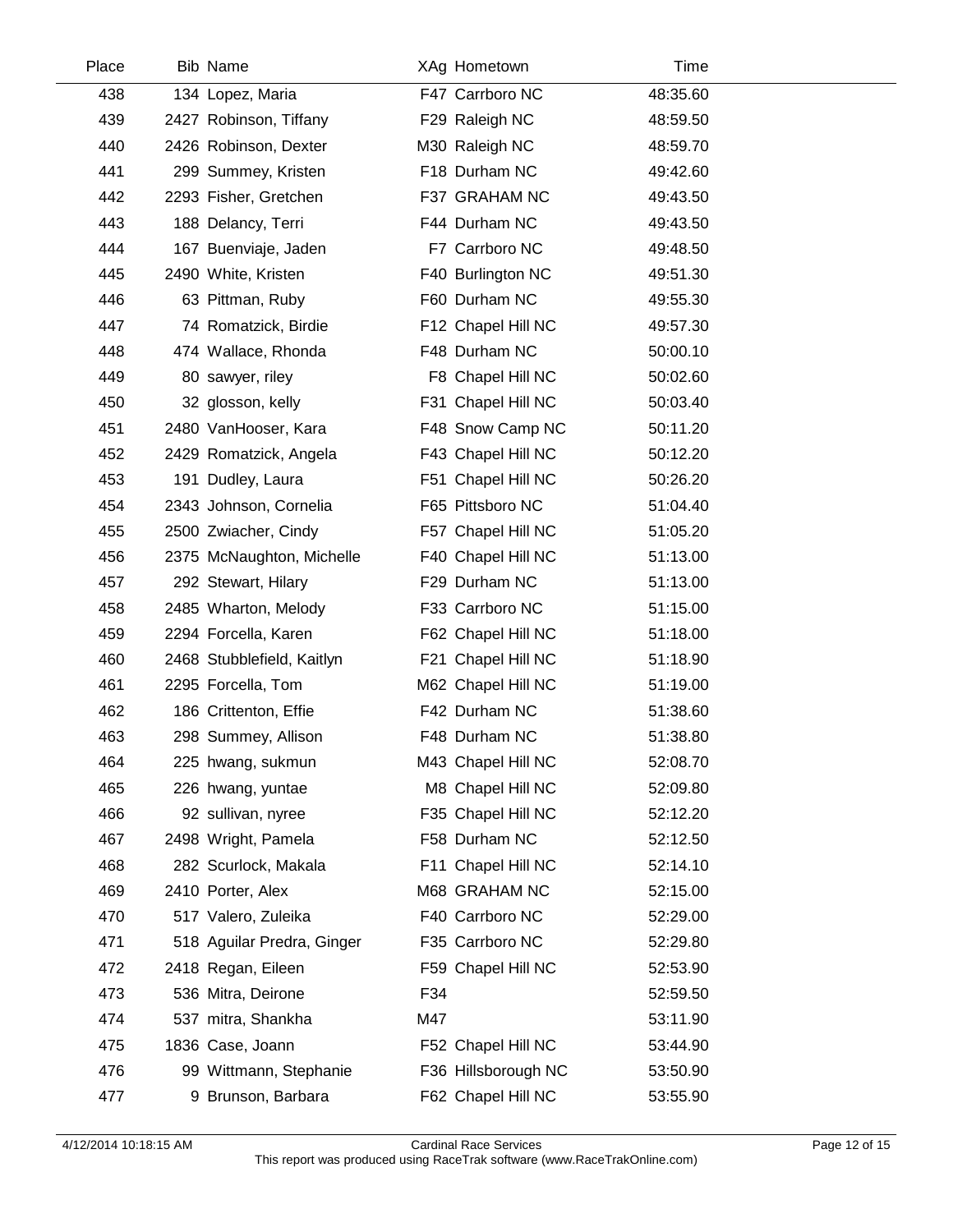| Place | <b>Bib Name</b>            |                | XAg Hometown        | Time     |  |
|-------|----------------------------|----------------|---------------------|----------|--|
| 478   | 2496 Wittmann, Richard     |                | M38 Hillsborough NC | 53:57.90 |  |
| 479   | 519 Aguilar Chacon, Nelson |                | M34 Carrboro NC     | 54:01.90 |  |
| 480   | 2114 Dyroff, Karen         |                | F47 Carrboro NC     | 54:02.90 |  |
| 481   | 64 Poindexter, Stacey      |                | F62 DURHAM NC       | 54:15.10 |  |
| 482   | 2408 Poindexter, Audrey    |                | F29 DURHAM NC       | 54:17.80 |  |
| 483   | 2482 Vesser, Megen         |                | F29 Chapel Hill NC  | 54:17.90 |  |
| 484   | 198 Epps, Crystal          |                | F37 Chapel Hill NC  | 54:29.40 |  |
| 485   | 2497 Wood, Michelle        |                | F43 Chapel Hill NC  | 54:31.20 |  |
| 486   | 1956 Cossett, Kristy       |                | F55 Sanford NC      | 54:31.30 |  |
| 487   | 152 Anbar, Sarawan         |                | F44 Chapel Hill NC  | 54:33.30 |  |
| 488   | 2304 Fuller, Melissa       |                | F26 Chapel Hill NC  | 54:34.30 |  |
| 489   | 10 Burke, Patti            |                | F59 Durham NC       | 54:34.30 |  |
| 490   | 2345 Johnson, Meg          |                | F32 Cary NC         | 54:34.60 |  |
| 491   | 2449 shekelle, alana       |                | F37 Chapel Hill NC  | 54:35.30 |  |
| 492   | 2412 Powell, Tequila       |                | F27 Durham NC       | 54:35.30 |  |
| 493   | 2445 Scott, Deandra        |                | F35 Durham NC       | 54:36.30 |  |
| 494   | 546 Helser, Elizabeth      | F <sub>5</sub> |                     | 54:41.30 |  |
| 495   | 545 Bolinsky, Alexandra    | F41            |                     | 54:41.40 |  |
| 496   | 54 Murphy, Beth            |                | F55 Chapel Hill NC  | 54:43.90 |  |
| 497   | 2289 Ellison, Kimberly     |                | F31 Durham NC       | 54:57.60 |  |
| 498   | 2305 Fyle, Linda           |                | F50 Chapel Hill NC  | 54:59.30 |  |
| 499   | 24 Ellison, Yungkee        |                | M9 Durham NC        | 54:59.30 |  |
| 500   | 244 McRae, Aaron           |                | M42 Durham NC       | 55:26.30 |  |
| 501   | 2 Andrews, Karen           |                | F58 Chapel Hill NC  | 55:45.30 |  |
| 502   | 369 Thompson, Harper       |                | M7 Chapel Hill NC   | 55:46.20 |  |
| 503   | 2473 Thompson, Kristie     |                | F44 Chapel Hill NC  | 55:46.70 |  |
| 504   | 221 Howand, Bobbi          |                | F36 Durham NC       | 55:47.90 |  |
| 505   | 513 Edwards, Benita        |                | F52 Chapel Hill NC  | 55:48.90 |  |
| 506   | 561 Louthan, Maeve         | F <sub>3</sub> |                     | 55:51.20 |  |
| 507   | 2450 Sherman, Ashley       |                | F28 Chapel Hill NC  | 55:51.60 |  |
| 508   | 276 Robinson, Gina         |                | F51 Chapel Hill NC  | 55:52.90 |  |
| 509   | 289 Small, Robin           |                | F49 Pittsboro NC    | 55:59.00 |  |
| 510   | 515 Segura, Gabrielo       |                | F28 Carrboro NC     | 55:59.60 |  |
| 511   | 1897 Cortes, Larisa        |                | F47 Hillsborough NC | 55:59.90 |  |
| 512   | 385 Thompson, Joe          |                | M44 Chapel Hill NC  | 56:07.30 |  |
| 513   | 330 Thompson, Emma Scott   |                | F5 Chapel Hill NC   | 56:07.60 |  |
| 514   | 93 Taylor, Kimberly        |                | F30 Chapel Hill NC  | 56:16.60 |  |
| 515   | 208 Gilmore, Savada        |                | M29 Chapel Hill NC  | 56:17.60 |  |
| 516   | 36 Hatcher, Charles        |                | M26 Chapel Hill NC  | 56:18.70 |  |
| 517   | 110 Cryer, Max             |                | M6 Carrboro NC      | 56:28.60 |  |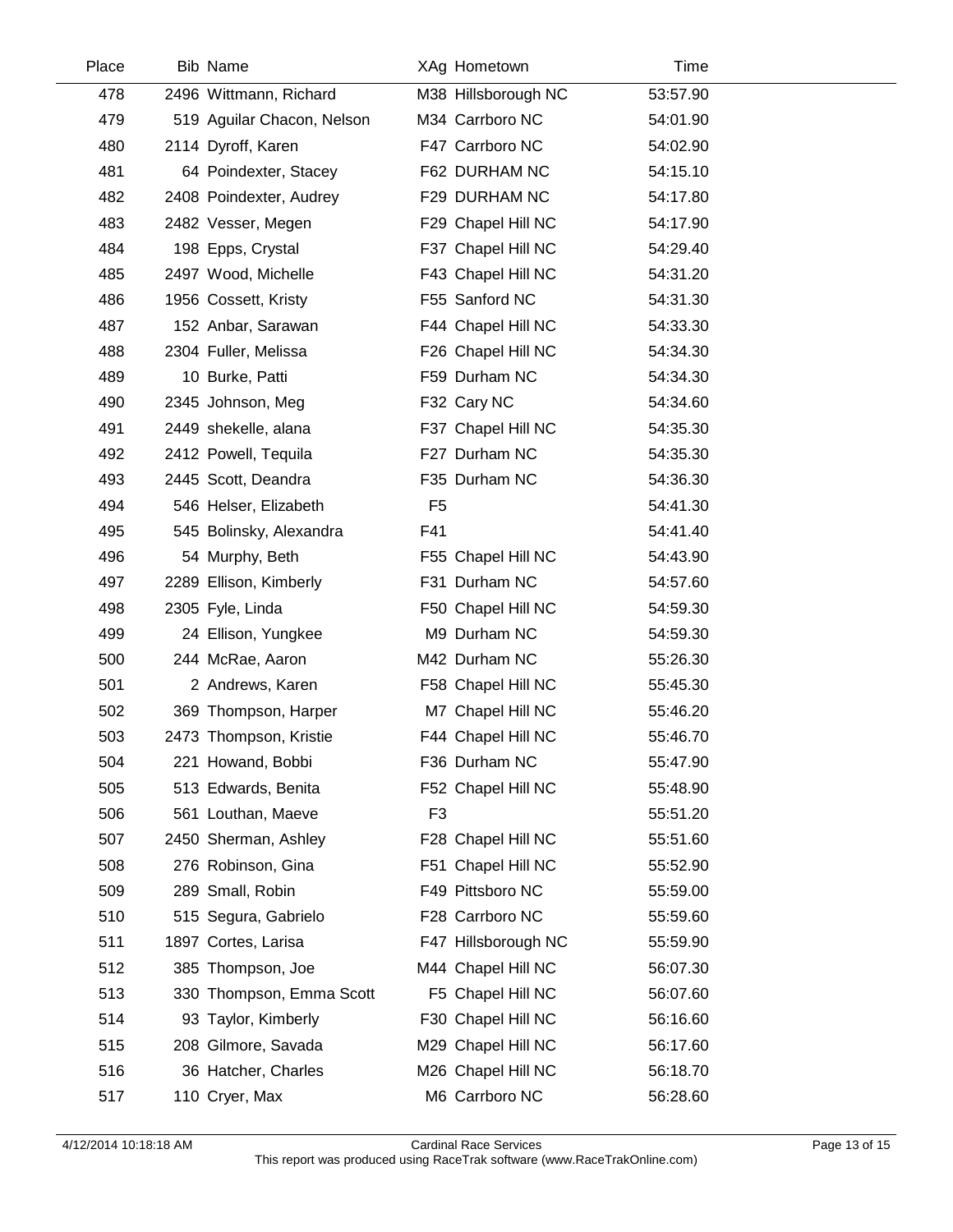| Place | <b>Bib Name</b>            |                 | XAg Hometown         | Time        |  |
|-------|----------------------------|-----------------|----------------------|-------------|--|
| 518   | 112 Cryer, Tremayne        |                 | M39 Carrboro NC      | 56:29.60    |  |
| 519   | 583 Hughes, Kristen        |                 | F36 Fuquay-Varina NC | 56:32.00    |  |
| 520   | 2320 Harrell, Kathleen     |                 | F30 Durham NC        | 56:37.40    |  |
| 521   | 1870 Coleman, Rhonda       |                 | F51 Durham NC        | 56:37.40    |  |
| 522   | 2334 Hulett, Ernestine     |                 | F32 Durham NC        | 56:37.40    |  |
| 523   | 173 Cardona, Adam          |                 | F10 Chapel Hill NC   | 56:48.50    |  |
| 524   | 174 Cardona, Alex          |                 | M14 Chapel Hill NC   | 56:48.80    |  |
| 525   | 2296 Fox, Virginia         |                 | F29 Chapel Hill NC   | 56:54.50    |  |
| 526   | 484 Fowler, Linda          |                 | F57 Chapel Hill NC   | 56:54.50    |  |
| 527   | 22 Dunn, Kristina          |                 | F46 Chapel Hill NC   | 57:13.60    |  |
| 528   | 3 Barber, Leah             |                 | F35 Chapel Hill NC   | 57:13.90    |  |
| 529   | 2402 Pedersen, Jennifer    |                 | F40 Graham NC        | 57:27.60    |  |
| 530   | 176 Cardona, Danielle      |                 | F43 Chapel Hill NC   | 57:37.60    |  |
| 531   | 175 Cardona, Andrew        |                 | M10 Chapel Hill NC   | 57:37.70    |  |
| 532   | 184 Collins, Amelia        |                 | F55 Chapel Hill NC   | 57:49.60    |  |
| 533   | 2313 Giral, Ruben          |                 | M61 Hillsborough NC  | 58:05.60    |  |
| 534   | 2488 White, Carolyn        |                 | F59 Chapel Hill NC   | 58:05.60    |  |
| 535   | 572 Huang, Shigang         | F77             |                      | 58:08.20    |  |
| 536   | 192 Edmonds, Ruby          |                 | F9 Chapel Hill NC    | 58:18.30    |  |
| 537   | 280 Schnurr, Amber         |                 | F13 Chapel Hill NC   | 58:18.70    |  |
| 538   | 575 Wang, Yishun           | M12             |                      | 58:20.70    |  |
| 539   | 573 Xu, Baofeng            | F69             |                      | 58:21.70    |  |
| 540   | 159 Breweur, Kathi         |                 | F54 Chapel Hill NC   | 58:28.50    |  |
| 541   | 2393 Noell, Doug           |                 | M57 Chapel Hill NC   | 58:29.00    |  |
| 542   | 509 Williams-Clark, Latoya |                 | F42 Mebane NC        | 58:30.00    |  |
| 543   | 141 Radzik, Jennifer       |                 | F29 Raleigh NC       | 58:37.70    |  |
| 544   | 267 Petrusa, Heather       |                 | F37 Chapel Hill NC   | 58:38.70    |  |
| 545   | 2471 Thomas, Norma         |                 | F32 Durham NC        | 58:39.40    |  |
| 546   | 579 Hango, Renee           | F <sub>56</sub> |                      | 58:39.40    |  |
| 547   | 261 Ong, Marie             |                 | F33 Chapel Hill NC   | 58:42.30    |  |
| 548   | 268 Philipson, Sara        |                 | F32 Mebane NC        | 58:42.30    |  |
| 549   | 2292 Fernandez, Cindy      |                 | F56 Chapel Hill NC   | 58:42.70    |  |
| 550   | 202 fang, cecilia          |                 | F14 Chapel Hill NC   | 58:45.90    |  |
| 551   | 178 chu, jou chen          |                 | F10 Chapel Hill NC   | 58:46.10    |  |
| 552   | 552 Heinold, Darrah        |                 | F28 Mebane NC        | 58:46.90    |  |
| 553   | 2093 DiGeorgio, Rosemarie  |                 | F49 Carrboro NC      | 01:00:56.30 |  |
| 554   | 2456 Smith, Dan            |                 | M51 Carrboro NC      | 01:00:59.70 |  |
| 555   | 2457 Smith, Heather        |                 | F43 Chapel Hill NC   | 01:01:09.20 |  |
| 556   | 85 Smith, Brynn            |                 | F7 Chapel Hill NC    | 01:01:11.70 |  |
| 557   | 12 Case, Jeffrey           |                 | M13 Chapel Hill NC   | 01:01:26.30 |  |